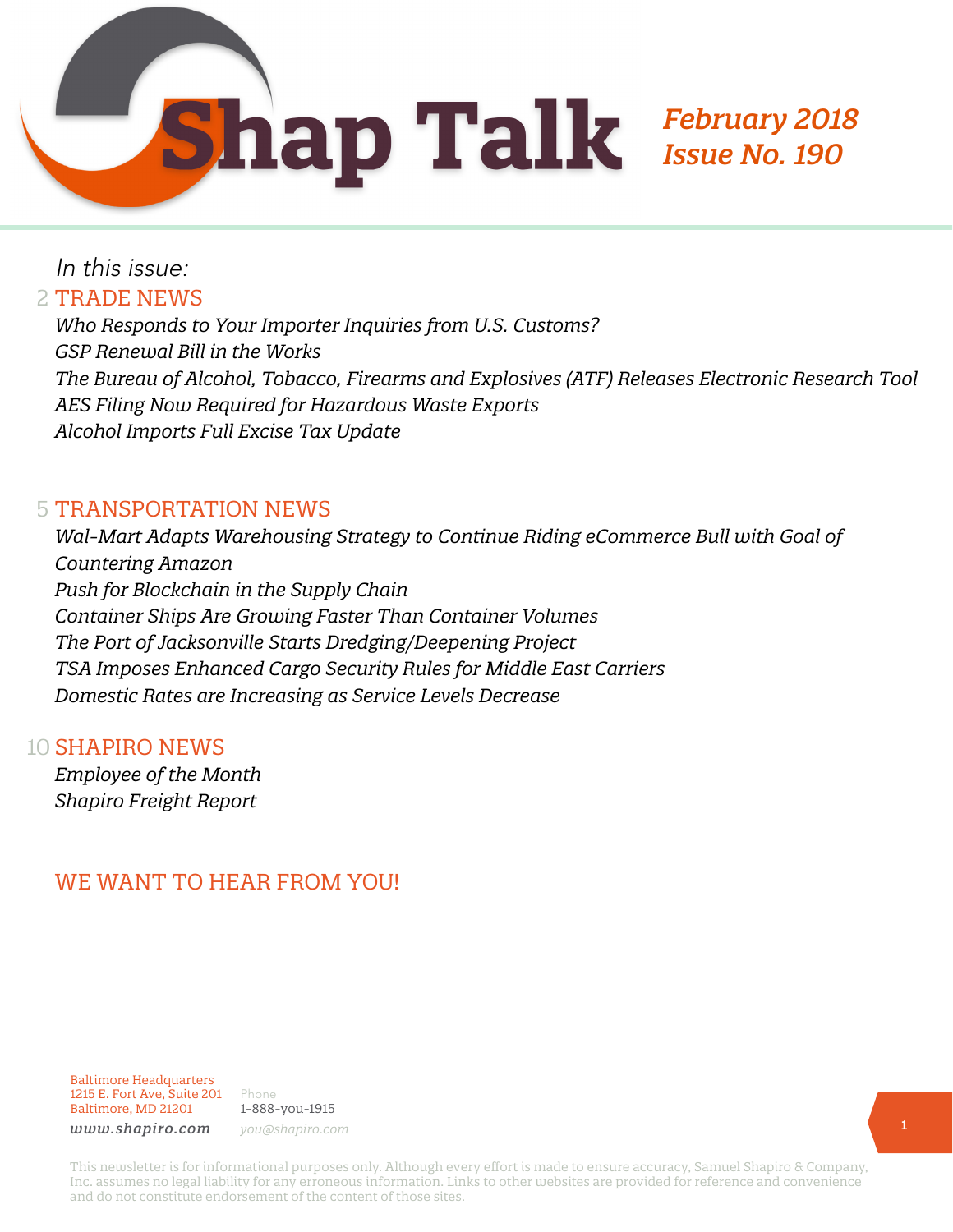

# **TRADE NEWS:**

## *Who Responds to Your Importer Inquiries from U.S. Customs?*

As an importer, when U.S. Customs and Border Protection (CBP) asks your Customs broker a question about your merchandise, do you allow your broker to respond to that query or do you as the Importer of Record (IOR) respond to that query? When you receive Requests for Information (CBP Form 28), Notices of Action (CBP Form 29), and Marking Notices (CBP Form 4647) from CBP, does your broker formulate your response or do you?

As the Importer of Record (IOR), you are the most knowledgeable about your product and how and where it was manufactured. As the IOR, Customs looks to you as the responsible party in a transaction. Information about your company or your product should only be provided to CBP with the importer's express consent.

Make this a policy with your broker to avoid any miscommunication with CBP regarding your products. Many times, communications between a broker and CBP are well-meaning, but the broker may not have all the facts.

Always respond to questions from Customs in writing, so the IOR and the broker have copies to rely on. If you, as the IOR, don't understand what CBP is asking, consult your broker for advice on how to respond to CBP. If you still don't understand what CBP wants, consult your lawyer.

It's important to be thorough when responding to CBP. Insufficient responses may lead to further inquiries or investigations by CBP. Be certain that all facts provided are accurate, and provide a copy of all correspondence to your broker, so they know that the response to CBP was timely and have full knowledge of the context of your reply.

If you have your own ACE portal account, the contact person listed in the ACE portal will be the person that CBP contacts, so be sure this person monitors emails or an email is provided in the ACE portal that goes to a "customs group" email address with more than one person within your company listed, so responses to CBP are issued as quickly as possible.

> Liz Gant, LCB Corporate Regulatory Compliance Analyst



Baltimore Headquarters 1215 E. Fort Ave, Suite 201 Baltimore, MD 21201

Phone 1-888-you-1915 *www.shapiro.com you@shapiro.com*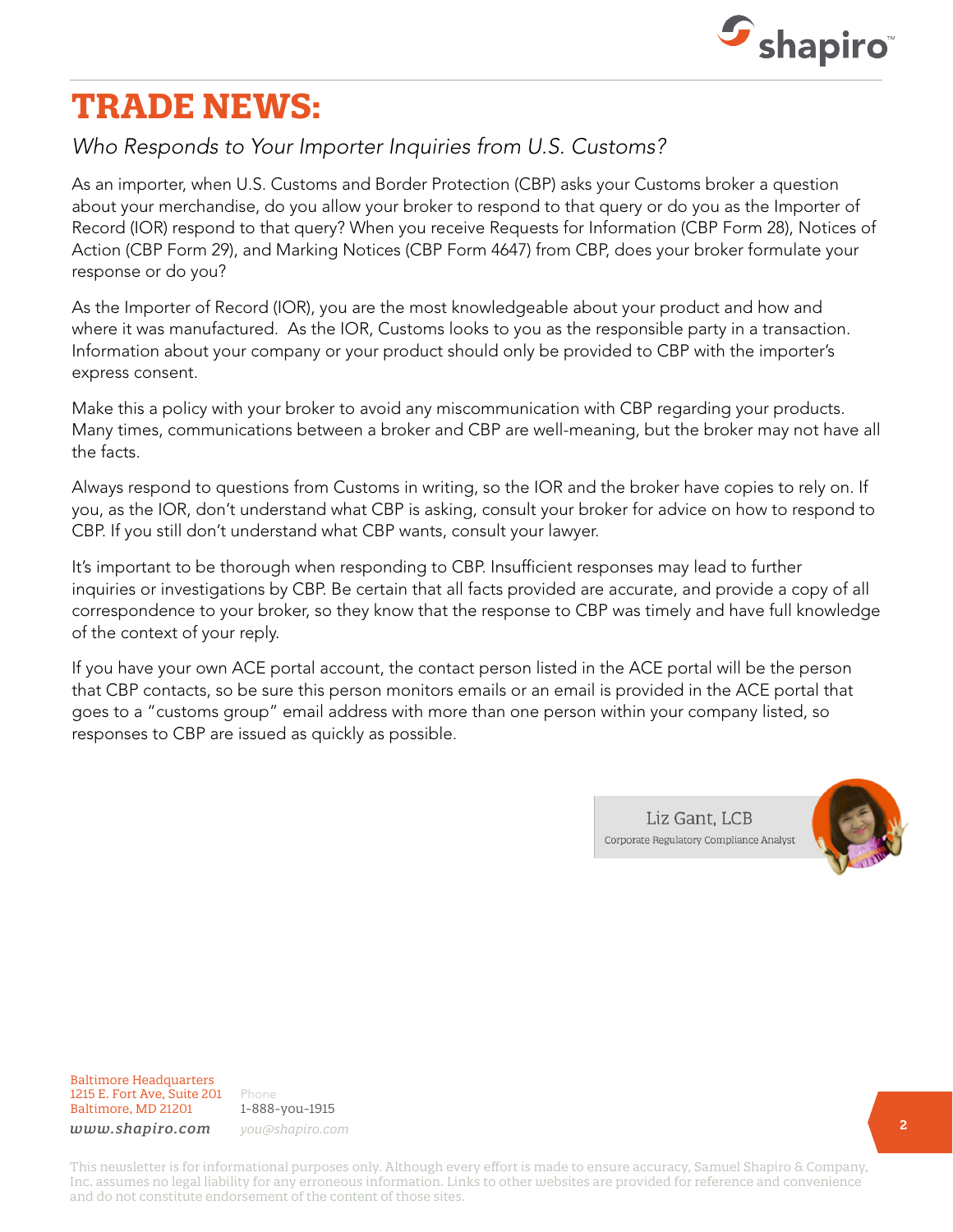

## *GSP Renewal Bill in the Works*

A bill that would renew the Generalized System of Preferences (GSP) for three more years was introduced to the House of Representatives on February 8th, 2018. The bill was introduced by the House Ways and Means Committee (W&M Committee) and is a major step toward the renewal, which lapsed at the end of last year.

According to the W&M Committee's [press release](https://waysandmeans.house.gov/wm-committee-members-introduce-bipartisan-bill-provide-tariff-relief-cost-savings/), the renewal bill includes retroactive benefits that will cover goods that were imported during the lapse in GSP. Imports that were previously duty-free before the lapse are now dutiable, which has led to increased costs for many importers. Also included in the bill is a modernized process for granting competitive need limitations waivers.

In order to claim retroactive benefits in an efficient manner once GSP is reinstated, importers should continue to use the A, A\* or A+ Special Program Indicators on GSP eligible imports during this current hiatus.

> McKenzie Dillon **Marketing Analyst**

![](_page_2_Picture_6.jpeg)

## *The Bureau of Alcohol, Tobacco, Firearms and Explosives (ATF) Releases Electronic Research Tool*

The Bureau of Alcohol, Tobacco, Firearms and Explosives (ATF) recently released its electronic research tool to the public. The [eRegulations tool](https://regulations.atf.gov/), provides information on regulations regarding laws about federal firearms and explosives including the Arms Export Control Act, Gun Control Act, and the National Firearms Act. Regulation data is copied from the Office of the Federal Register website and the GPO FDSYS system and should not be considered authoritative, as those sources are not official legal editions of the Code of Federal Regulations.

> Corey Wagner **Marketing Supervisor**

![](_page_2_Picture_10.jpeg)

Baltimore Headquarters 1215 E. Fort Ave, Suite 201 Baltimore, MD 21201

Phone 1-888-you-1915 *www.shapiro.com you@shapiro.com*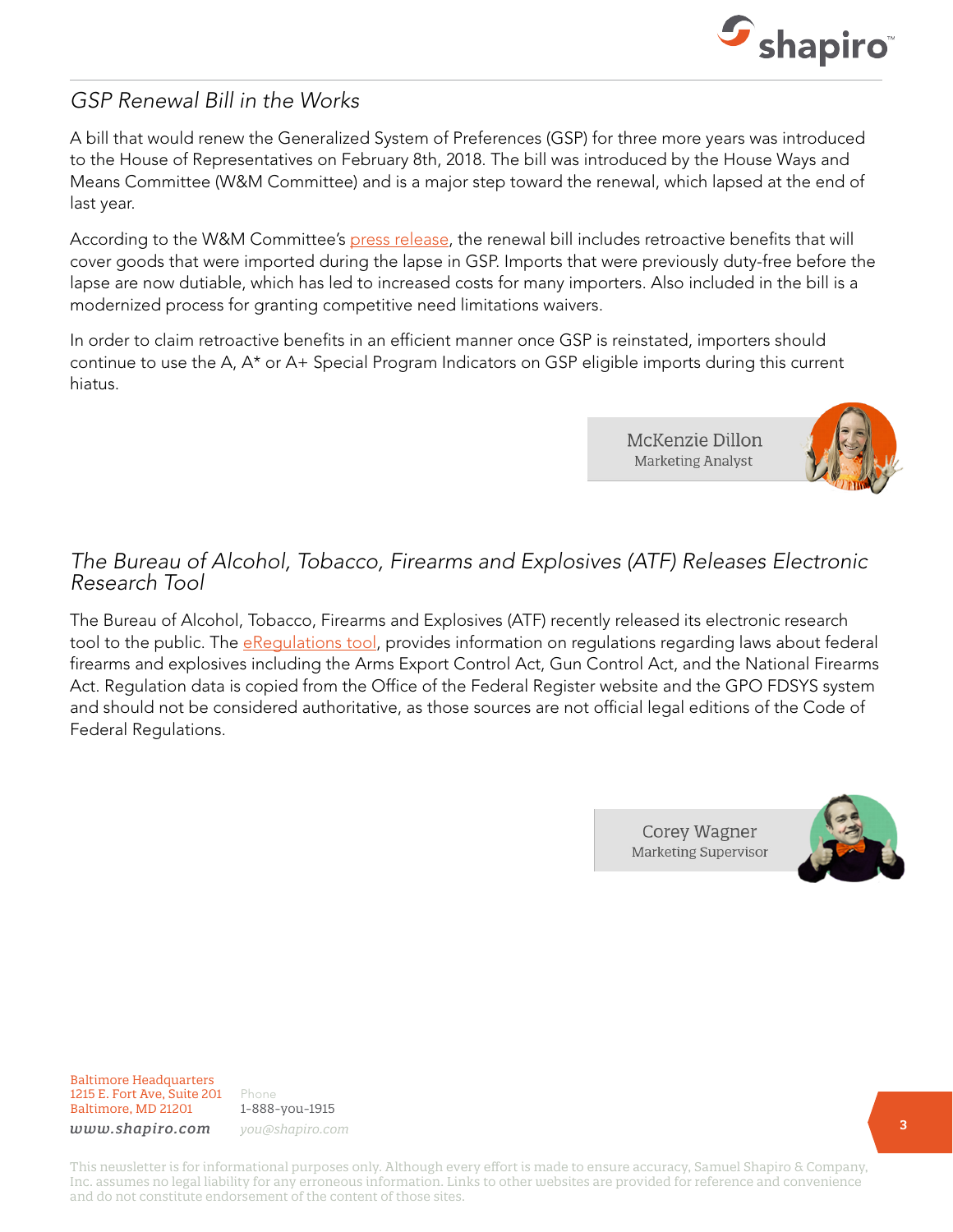![](_page_3_Picture_0.jpeg)

# *AES Filing Now Required for Hazardous Waste Exports*

Pursuant to [CSMS message 17-000796,](https://apps.cbp.gov/csms/viewmssg.asp?Recid=23194&page=&srch_argv=17-000796&srchtype=all&btype=&sortby=&sby=) U.S. exporters of manifested hazardous waste under 40 CFR part 262, universal waste (UW) under 40CFR part 273, and spent lead-acid batteries (SLABS) under 40 CFR 266 for recycling or disposal, and all exporters of cathode ray tubes under 40 CFR part 261 for recycling are now required to file EPA information for each export shipment in the Automated Export System (AES) or AES Direct in order to comply with 40 CFR 262.83(a)(6)(ii) and 40 CFR 261.39(a)(5)(v)(B). Paper processes are no longer allowed. This requirement went into effect on December 31, 2017.

The Electronic Export Information should include the following items, along with the other information required under 15CFR 30.6.

1. EPA license code (i.e., "PGAEP1" and "Y" to indicate EPA license required)

2. Commodity classification code (called Schedule B or Harmonized Tariff System (HTS) code) for each hazardous waste per 15 CFR 30.6(a)(12) (e.g., "8548.10.0540" if you are shipping spent lead-acid storage batteries from autos for recycling)

3. EPA consent number for each hazardous waste (e.g., if your consent number for waste stream one is 007071/12E/13.001, you would remove special characters and provide 0070712E13001)

4. Country of ultimate destination code per 15 CFR 30.6(a)(5) (e.g., "CA" for Canada)

5. Date of export per 15 CFR 30.6(a)(2) (i.e., MMDDYYYY)

6. RCRA hazardous waste manifest tracking number, if required (e.g., the 12 alphanumeric identifiers listed in Box 4 of the RCRA uniform hazardous waste manifest required for a shipment of manifested hazardous waste)

7. Quantity of each hazardous waste in shipment and units for reported quantity, if required reporting units established by value for the reported commodity classification number are in units of weight or volume per 15 CFR 30.6(a) (15)

OR

8. EPA net quantity for each hazardous waste reported in units of kilograms if solid or in units of liters if liquid, if required reporting units established by value for the reported commodity classification number are not in units of weight or volume.

For further information regarding this requirement, contact the EPA by phone at (703) 308-0005 or email [Roy Chaudet](mailto:chaudet.roy%40epa.gov?subject=) or [Laura Coughlan](mailto:coughlan.laura%40epa.gov?subject=) for assistance.

> Perijo Bennett Regulatory Compliance Specialist

![](_page_3_Picture_15.jpeg)

Baltimore Headquarters 1215 E. Fort Ave, Suite 201 Baltimore, MD 21201

Phone 1-888-you-1915 *www.shapiro.com you@shapiro.com*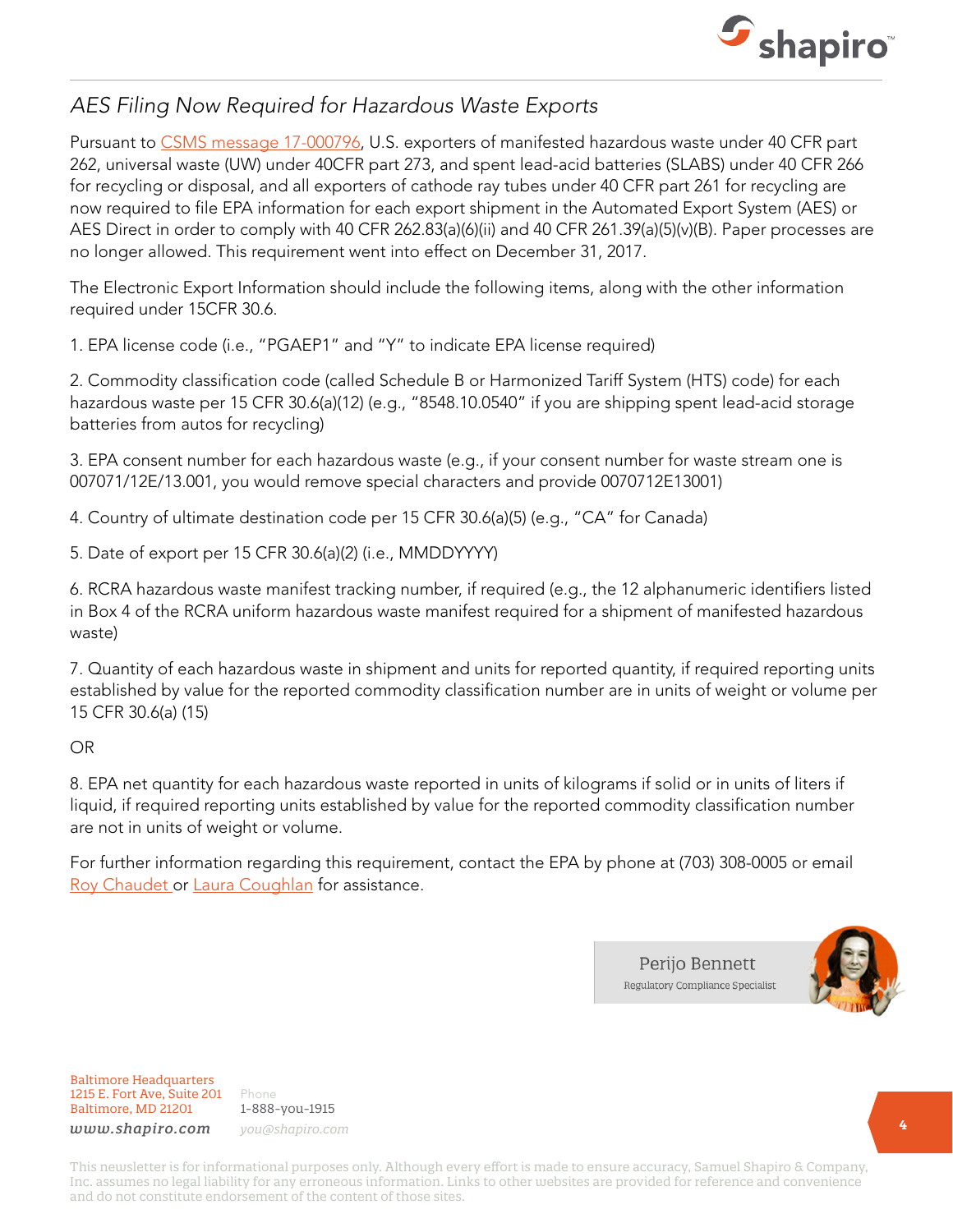![](_page_4_Picture_0.jpeg)

# *Alcohol Imports Full Excise Tax Update*

Following our recent [Shap Flash](https://www.shapiro.com/alerts/cbps-hands-are-tied-in-terms-implementation-of-tax-cuts-for-alcoholic-beverages/) regarding the Alcohol and Tobacco Tax and Trade Bureau's (TTB) lack of guidance on new tax cuts for alcohol imports, Customs and TTB have released a [message s](https://apps.cbp.gov/csms/viewmssg.asp?Recid=23304&page=&srch_argv=18-000103&srchtype=all&btype=&sortby=&sby=)tating "all importers of beer, wine, and distilled spirits seeking to qualify for excise tax relief, based on qualifying assignments made by a foreign producer, should continue to pay the full excise tax rates." While no effective date has been provided on when the new, lower tax rates will be implemented, both agencies have specified that they will be updating their websites with guidance for alcohol importers in the near term. Importers will also have the opportunity to seek excise tax relief on entries made after the tax went into effect on January 1st.

> Corey Wagner **Marketing Supervisor**

![](_page_4_Picture_4.jpeg)

# **TRANSPORTATION NEWS**

## *Wal-Mart Adapts Warehousing Strategy to Continue Riding eCommerce Bull with Goal of Countering Amazon*

In case you missed last month's Shap Talk on the eCommerce Warehouse boom, the demand for warehousing space is vastly increasing while the availability remains stagnant. Large private employers like Wal-Mart are making moves to adjust to the recent supply and demand dilemma by sacrificing 63 stores of their subsidiary company, Sam's Club. Many were surprised to hear the news of the closures and even more surprised to hear that 13 large, vacant warehouses will be converted into fulfillment centers for Wal-Mart's growing eCommerce market.

Rising warehouse costs played a key role in the decision to close the Sam's Club stores and focus on fulfillment centers. In 2017, warehousing costs per acre in the United States doubled, from an estimated \$50,000 to \$100,000 according to data from CBRE. Further contributing to this decision is customers' demands for 2-day delivery. The costs for warehousing locations close to cities increased 25% in 2017 to an estimated \$250,000 per acre. These increasing costs are forcing companies such as Wal-Mart to make tough decisions in the management of their assets, and how best to allocate their resources to remain competitive.

Over the past year, Wal-Mart has been fine-tuning their aggressive eCommerce strategy to better compete against Amazon. While Wal-Mart may be the king of brick and mortar retail, Amazon is the champion of eCommerce shopping.

However, this is changing. Wal-Mart wants a piece of the pie that Amazon currently holds firmly in their hands, but there are signs that this grip may be loosening. According to Forbes, in 2017, Wal-Mart's eCommerce department experienced a 60% increase in year-over-year e-commerce growth. The

Baltimore Headquarters 1215 E. Fort Ave, Suite 201 Baltimore, MD 21201

Phone 1-888-you-1915 *www.shapiro.com you@shapiro.com*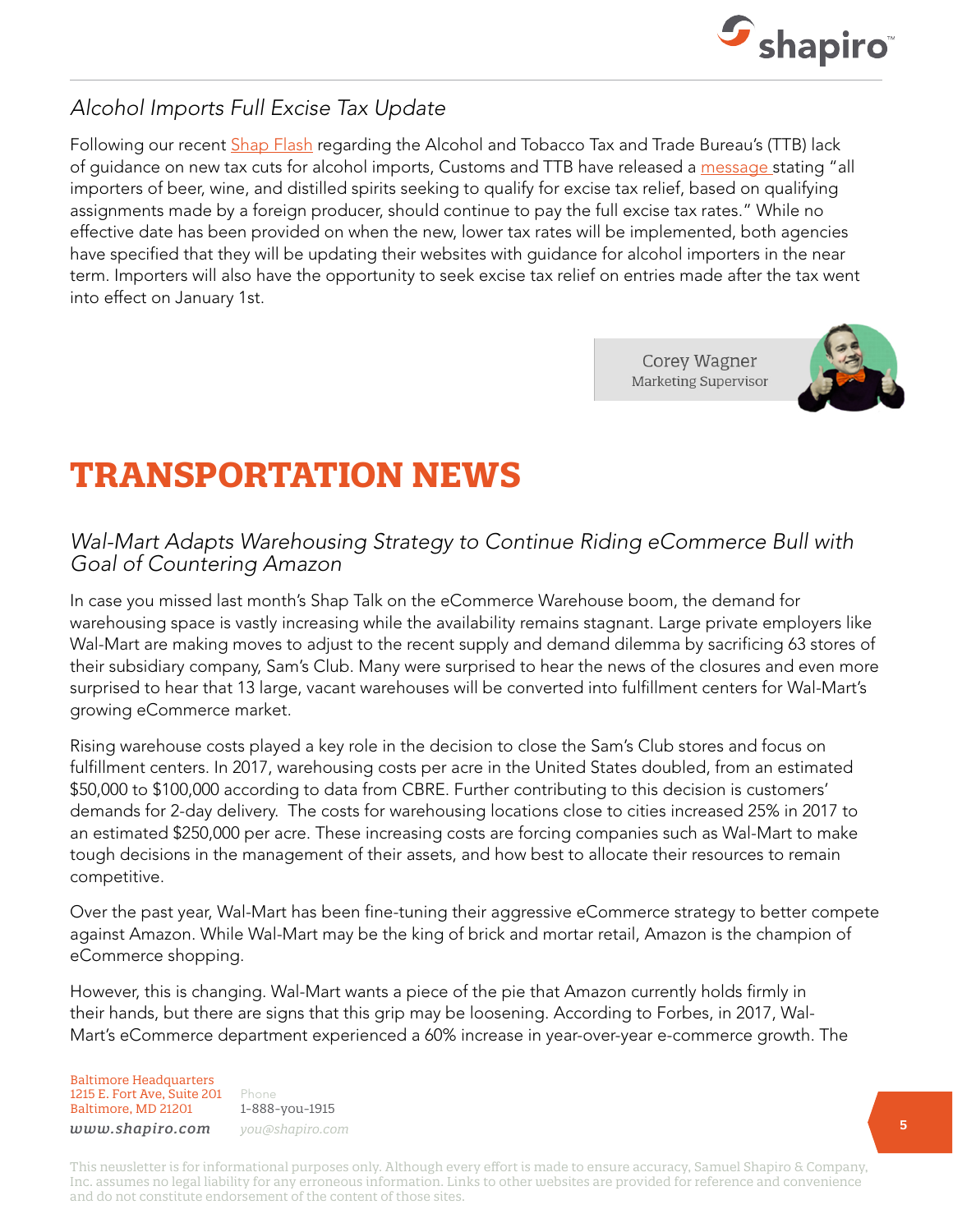![](_page_5_Picture_0.jpeg)

acquisition of Jet.com in August of 2016 has helped fuel this growth, and resulted in a dynamic Wal-Mart platform that has allowed them to threaten Amazon eCommerce stronghold.

Warehousing costs are likely to continue to rise and will play an important role in the battle between Wal-Mart and Amazon. As these retail giants continue to duel, customers stand to reap the benefits of the battle. This year will be an important indicator as to whether the impressive growth that Wal-Mart experienced in 2017 was an outlier, or if they stand to challenge Amazon's dominance.

![](_page_5_Picture_3.jpeg)

# *Push for Blockchain in the Supply Chain*

The logistics industry is making a push to take advantage of technology improvements in order to better manage the supply chain. The level of technology available to shippers has greatly increased, due to shipment tracking devices, autonomous trucks, and Radio Frequency Identification (RFID).

Maersk has partnered with IBM to build a global pipeline using blockchain technology, bringing modern technology to the supply chain. From start to finish, blockchain technology will allow for a safe flow of information and transactions.

Blockchain technology has received a great deal of press lately due to its use in Bitcoin cryptocurrency, which has exploded in popularity in the past few months. The Maersk/IBM plan is that blockchain will bring efficiency and visibility, while also solving many unresolved challenges and placating scrutiny in the industry. Some shippers like the idea of having visibility of their entire supply chain process, while others feel that it is unnecessary. The amount of visibility expected and needed in shipment tracking varies greatly depending on the company, shipper and the type of products being transported.

In the end, blockchain could bring advances to the supply chain, but it will not be an easy path for Maersk and IBM to achieve full scale adoption across the entire supply chain. The largest issue that Maersk currently faces is trying to unify supply chain components and providers that have become overwhelmingly separated. On top of this, companies in the industry are price competitive and trust is not easily earned. In order to succeed, Maersk and IBM will need to take control and ensure that blockchain technology goes viral within the industry. Technology is quickly becoming a major part of this industry and what many carriers and shippers are starting to rely on for continued success.

> McKenzie Dillon **Marketing Analyst**

![](_page_5_Picture_10.jpeg)

Baltimore Headquarters 1215 E. Fort Ave, Suite 201 Baltimore, MD 21201

Phone 1-888-you-1915 *www.shapiro.com you@shapiro.com*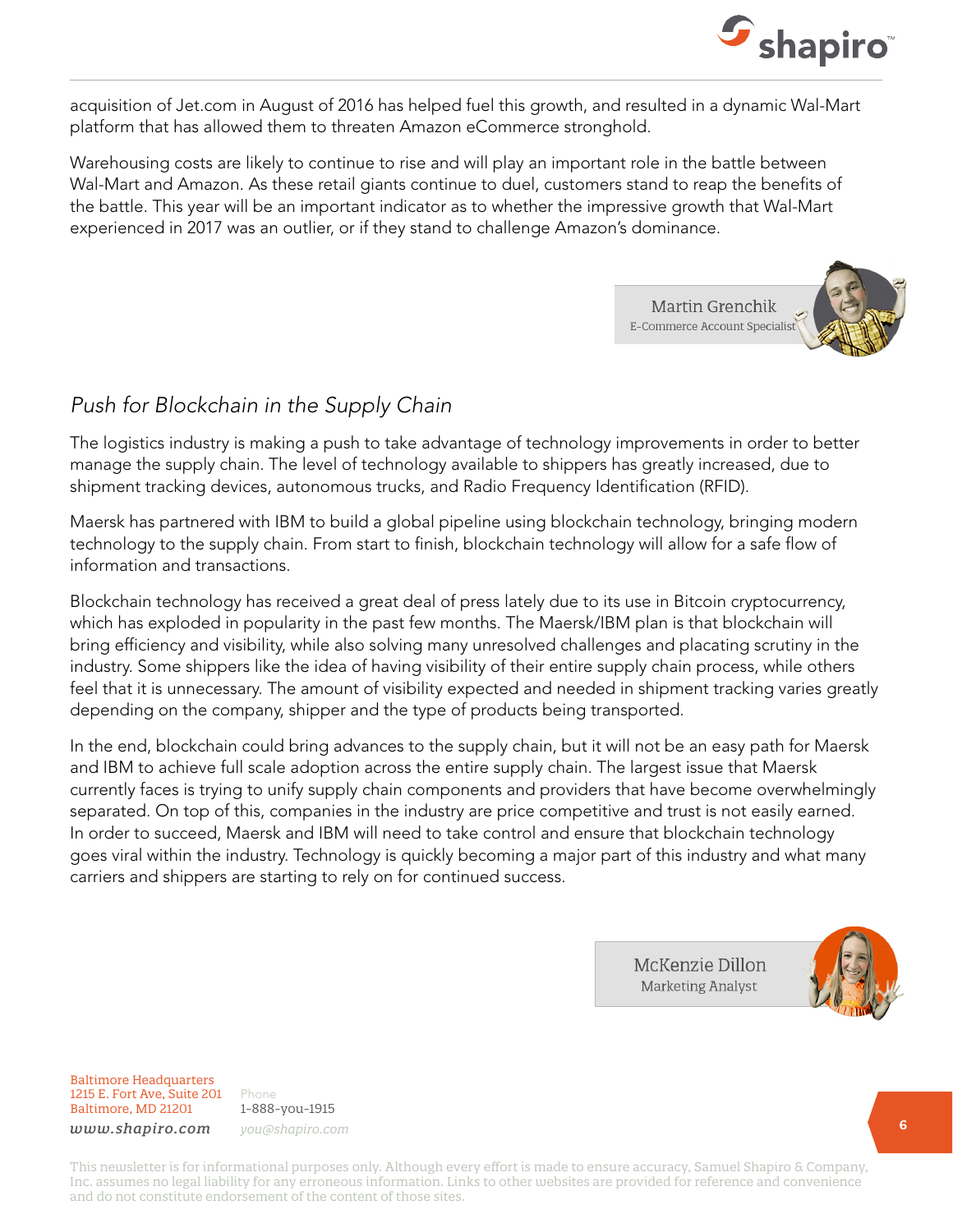![](_page_6_Picture_0.jpeg)

# *Container Ships Are Growing Faster Than Container Volumes*

Literally! And it's directly affecting freight rates. Carriers in the Trans-pacific trade have been plagued by over-capacity since they began introducing 18,000+ TEU mega-ships into their fleet. The larger ships create more capacity, which in turn has kept rates low due to the extra 'supply' in the market.

Capacity is one of the most crucial factors in freight rates, and shippers are taking note. Container volumes are expected to grow in 2018; however, they will not outpace the capacity that will be further increased by scheduled deliveries of larger capacity container ships.

As we approach the new contract season, some carriers have recently announced that they will delay the deliveries of ships they have on order. Cosco and Yang Ming alone have announced the delay of 14 vessels total. Despite the last-minute halt in deliveries, new ships are still being introduced, with extra capacity expected to hold this year's long-term contract rates at the same level or possibly lower than this time last year. Not news that the carriers want to hear as they continue their struggle to increase profitability.

> Joseph Shepanek Ocean Pricing Supervisor

![](_page_6_Picture_6.jpeg)

# *The Port of Jacksonville Starts Dredging/Deepening Project*

On Friday, the Port of Jacksonville began a \$483 million project to deepen the current 40-foot channel to 47 feet, eventually allowing larger vessels to call on the port with full loads. Regulatory approval was granted, primarily due to an Army Corps of Engineers cost-benefit analysis, despite local environmental criticism. Project completion is targeted for 2021.

The Port's CEO Eric Green has called the initial dredging, "a huge day for our city, region and state." According to the JOC, "The Port of Jacksonville currently can manage vessels with capacities up to 10,100 TEU, but has not seen the 14,000 TEU ships that have called larger East Coast ports."

Import cargo from Asia has represented the fastest growing market for Jaxport over the past several years, and in 2016 was number two in percent volume growth behind Central America, which tripled from the year previous. According to PIERS, "Jacksonville's total volume through November of last year was 734,231 TEU, a 3.5% increase from 2016."

![](_page_6_Figure_11.jpeg)

Colin Chapman Director, Commercial Development

![](_page_6_Picture_13.jpeg)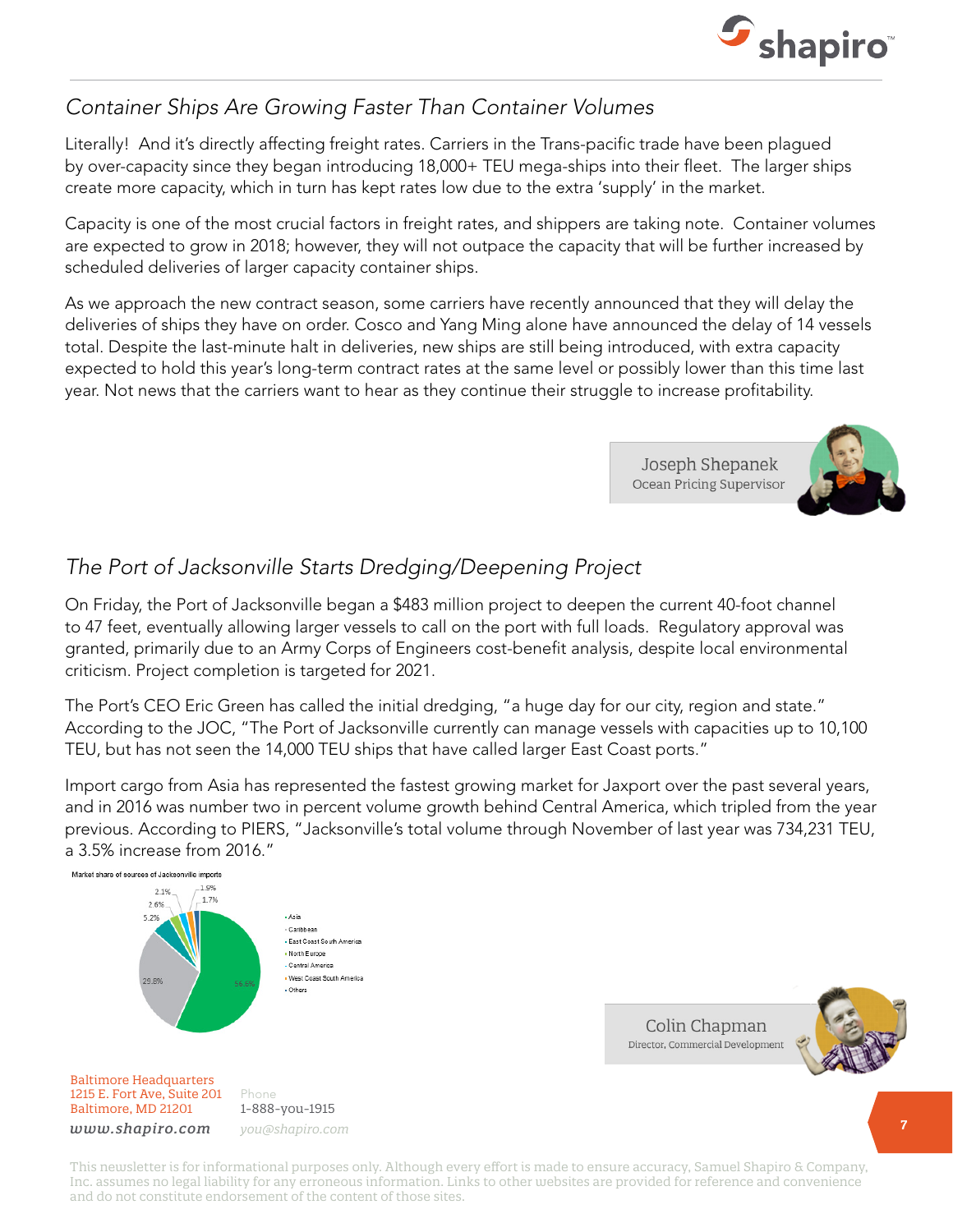![](_page_7_Picture_0.jpeg)

# *TSA Imposes Enhanced Cargo Security Rules for Middle East Carriers*

The United States Transportation Security Administration (TSA) is now mandating that six Middle East carriers adopt the Air Cargo Advanced Screening (ACAS) program on all flights bound for the U.S. from their prospective hubs, citing an uptick in threats.

The affected carriers are Emirates, Etihad, Egypt Air, Saudi Arabian Airlines, Royal Jordanian and Qatar Airways. The ACAS security program requires participating air carriers to transmit relevant cargo data to U.S. Customs no later than the time of departure of the aircraft destined for the USA. The information is used to detect high-risk shipments, deter smuggling, and enhance safety. The pilot program ran for six months when initiated in 2012 but has seen several extensions, and is currently in effect until July 26, 2018. Couriers and several carriers have been participating in the pilot program since its inception.

> **Cindy Freitas** Air Pricing Supervisor

![](_page_7_Picture_5.jpeg)

## *Domestic Rates are Increasing as Service Levels Decrease*

The new ELD mandate, a severe chassis shortage, port congestion due to mega vessels, and an exponentially decreasing pool of drivers have brought the transportation industry to the precipice of a crisis. Now more than ever, shippers need to know how this veritable "perfect storm" of events affects their supply chains, and the ways in which proactive communication and advance forecasting can minimize unpleasant surprises and increased costs.

### ELD and Hours of Service

Electronic Logging Device (ELD) regulations that more strictly enforce Hours of Service (HOS) limits have led to reduced free time (usually 1 hour) and an increase in missed deliveries. If shippers are not ready for their appointments, many drivers will cancel due to time constraints rather than face fines for breaking the law and/or falsifying their HOS records. Any detention costs incurred are then charged to the shipper, so every minute counts.

### Chassis Shortages, Mega Vessels and Port Congestion

The ongoing chassis shortage, a major cause of port congestion, continues to create problems along the supply chain, with significantly fewer chassis stored at the ports and drayage costs rising. A high level of out-of-service chassis combined with extended free time for Beneficial Cargo Owners (BCOs) only serves to worsen a complex and difficult situation.

If that's not bad enough, newer mega vessels also contribute to the problem, requiring longer port stay times which force other vessels to wait at anchor, adversely affecting berth productivity and resulting in lengthy delays. The sheer volume of containers introduced into the domestic supply chain with the unloading of each mega vessel serves to further amplify shortages, congestion and delays across the entire supply chain.

Baltimore Headquarters 1215 E. Fort Ave, Suite 201 Baltimore, MD 21201

Phone 1-888-you-1915 *www.shapiro.com you@shapiro.com*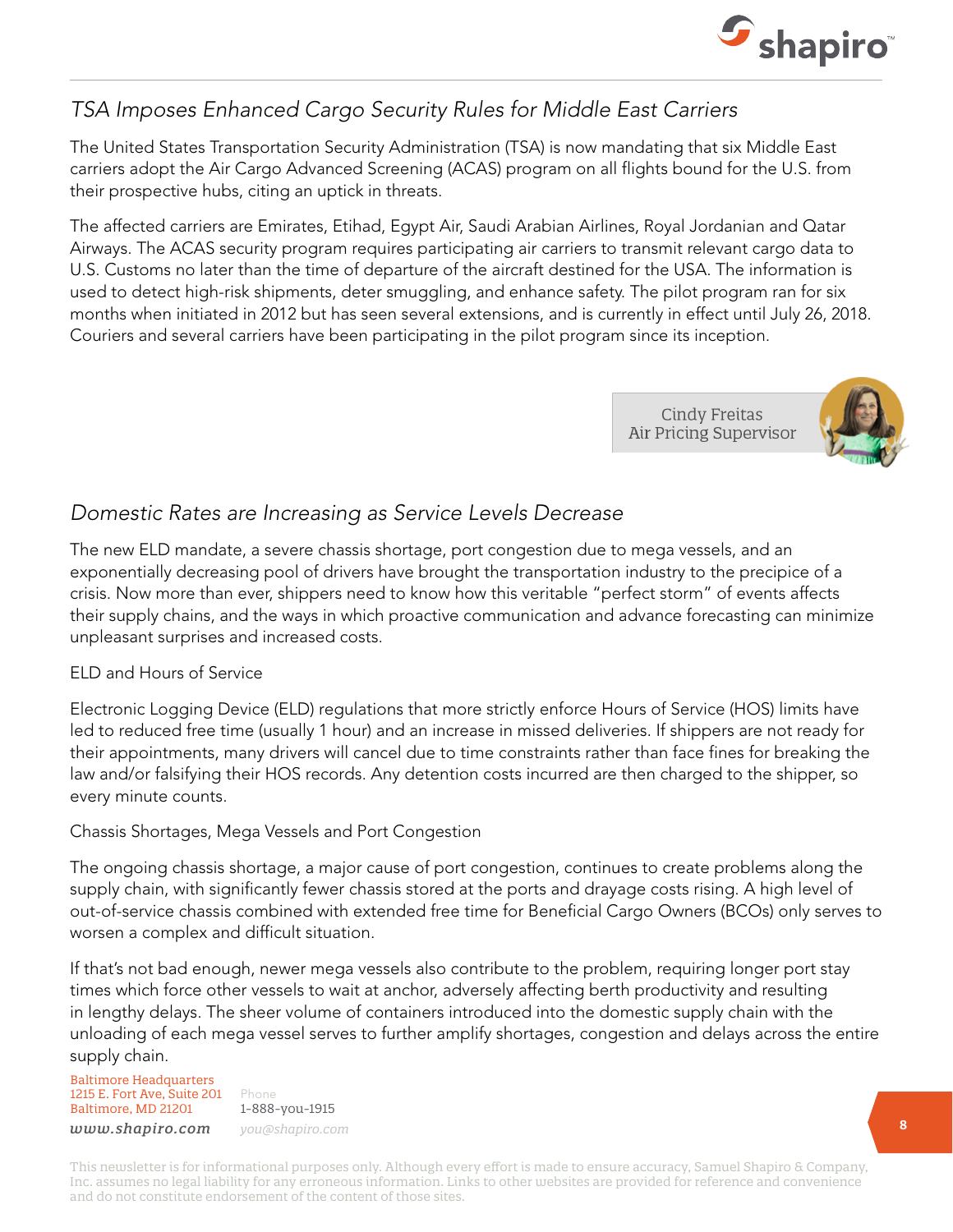![](_page_8_Picture_0.jpeg)

#### Trucker Shortages

As a large segment of truckers reach retirement age, and others leave the industry due to increasing regulatory challenges, the driver market is tightening. The current shortage has led to delivery delays and increased driver pay, which in turn negatively impact shippers' bottom lines.

#### The Perfect Storm

In viewing each cause listed above as part of a larger equation, shippers are facing a domestic environment that is rife with equipment and resource stagnation set against a backdrop of significantly increasing volumes and an ever more demanding and knowledgeable consumer base – all of which combine to put further stress on shippers. So, in this equation, ELD/HOS + Chassis Shortage + Port Congestion + Increasing Volumes + Dwindling Trucker Pool + Demanding Consumers = Significant Stress (and Cost!) on Shippers.

Though the future brings hopes and promises of autonomous trucking, block chain technology and enhanced infrastructure, each of which could help shippers regain a stronger foothold in controlling supply chain outcomes and costs, the current state of shortage surrounding the entire domestic supply chain does not bode well for shippers. Despite this, shippers can reclaim a certain degree of control and relief if they are able and willing to entertain an enhanced standard of flexibility in terms of delivery requirements and have an understanding that rates will rise in the near term only to decrease, and stay that way, in the long term as evolutions in compliance and technology lead us toward a more visible, efficient and stable future.

#### All Hands on Deck

Shapiro anticipates that many of our valued customers, who are not currently furious and frustrated, will be within days of reading this message. It is very easy to blame your broker-forwarder when costs change overnight as service levels decrease. We are hopeful that together we can address current deliveries while designing more sustainable solutions for the future. Please work with us to fight through this "perfect storm."

> Robert Burdette Vice President, Strategy

![](_page_8_Picture_9.jpeg)

Baltimore Headquarters 1215 E. Fort Ave, Suite 201 Baltimore, MD 21201

Phone 1-888-you-1915 *www.shapiro.com you@shapiro.com*